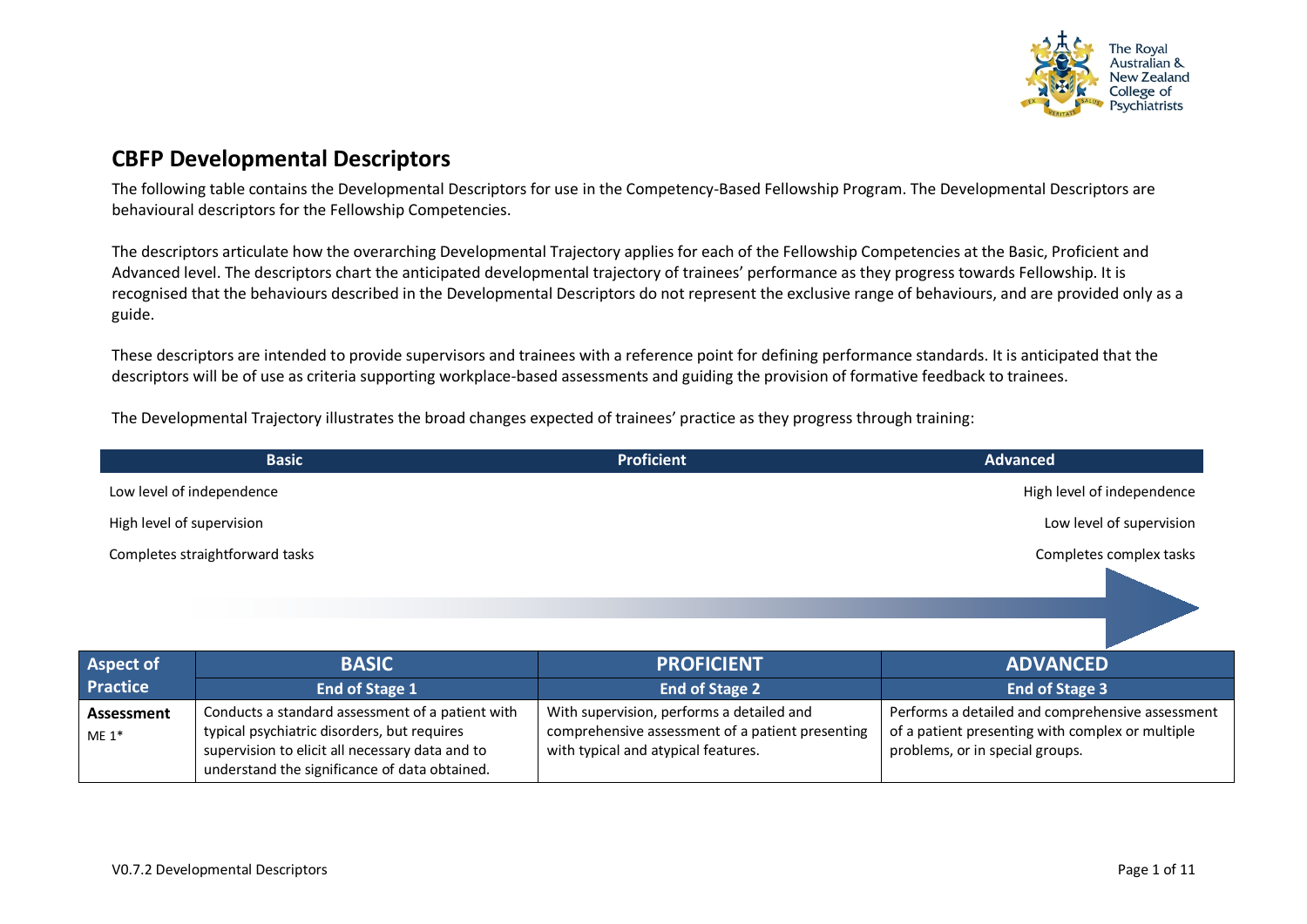<span id="page-1-0"></span>

| <b>History Taking</b><br>$ME 1*$                     | Follows recommended framework for history<br>taking. Hypothesis-driven for simple problems.<br>Requires supervision to clarify important positive<br>and negative features from the history and for<br>accuracy and interpretation of mental state<br>examination. Demonstrates adequate<br>assessment of risk.                                                                                                                                                                                                  | History taking is targeted according to the patient's<br>presentation and is hypothesis-driven. Uses<br>supervision to enhance understanding of relevant<br>issues, including in-depth analysis of risks.                                                                                                                                                                                                       | History taking is appropriate to setting, focused and<br>hypothesis driven. Sophisticated understanding of<br>immediate and long-term risks of the individual case.                                                                                                                                                                                                                             |
|------------------------------------------------------|------------------------------------------------------------------------------------------------------------------------------------------------------------------------------------------------------------------------------------------------------------------------------------------------------------------------------------------------------------------------------------------------------------------------------------------------------------------------------------------------------------------|-----------------------------------------------------------------------------------------------------------------------------------------------------------------------------------------------------------------------------------------------------------------------------------------------------------------------------------------------------------------------------------------------------------------|-------------------------------------------------------------------------------------------------------------------------------------------------------------------------------------------------------------------------------------------------------------------------------------------------------------------------------------------------------------------------------------------------|
| <b>Sociocultural</b><br>ME 1, 3*                     | Identifies key sociocultural issues relevant to the<br>psychiatric assessment. Requires supervision to<br>deepen understanding.                                                                                                                                                                                                                                                                                                                                                                                  | Integrates sociocultural issues and patient's needs<br>into the psychiatric assessment. Uses supervision<br>to enhance understanding.                                                                                                                                                                                                                                                                           | Generates a sophisticated sociocultural formulation<br>and applies this formulation to the treatment plan of<br>the patient.                                                                                                                                                                                                                                                                    |
| <b>Mental State</b><br><b>Examination</b><br>$ME 2*$ | Conducts and presents a thorough MSE,<br>assessing the key aspects of observation of<br>appearance, behaviour, conversation and<br>rapport, affect and mood, thought (stream,<br>form, content, (normal and abnormal),<br>perception, cognition, insight and judgement.<br>Able to perform some targeted cognitive<br>assessments correctly.<br>Succinct presentation of the MSE (and cognitive<br>assessment) with accurate use of<br>phenomenological terms and appropriate<br>positive and negative findings. | Conducts and presents a thorough, relevant and<br>succinct MSE, with accurate use of<br>phenomenological terms and appropriate<br>identification of positive and negative findings.<br>Performs an accurate cognitive assessment<br>targeted to the patient's presentation that<br>provides useful information. Interprets findings of<br>cognitive assessments correctly and can discuss<br>their application. | Conducts and accurately presents a tailored MSE in<br>complex patients, in a variety of settings and for a<br>variety of reasons. Approach is organised and<br>efficient. Decides on the importance of a cognitive<br>assessment, chooses the most appropriate tests and<br>performs them in a meaningful manner that<br>provides useful information targeted to the patient's<br>presentation. |
| <b>Formulation</b><br>$ME 3*$                        | Produces an accurate BPS <sup>1</sup> formulation and<br>requires supervision to link salient factors.                                                                                                                                                                                                                                                                                                                                                                                                           | Able to identify and succinctly summarise<br>important aspects of the history, using a BPS<br>framework, and develop hypotheses as to how<br>these factors interacted such that the patient now<br>presents with the problems identified. Clearly<br>demonstrates an understanding of the individual<br>before them (i.e. tailored and not generic<br>formulations). Hypotheses should be based on              | Sophisticated integration of information on complex<br>or unusual cases into a BPS formulation.                                                                                                                                                                                                                                                                                                 |

<sup>&</sup>lt;sup>1</sup> BPS refers to the Biopsychosocial Model described by Engel (Engel G.L. (1977), The Need for a New Medical Model: A Challenge for Biomedicine, Science, 196: 129 - 136), which includes cultural and spiritual dimensions within the social domain

 $\overline{a}$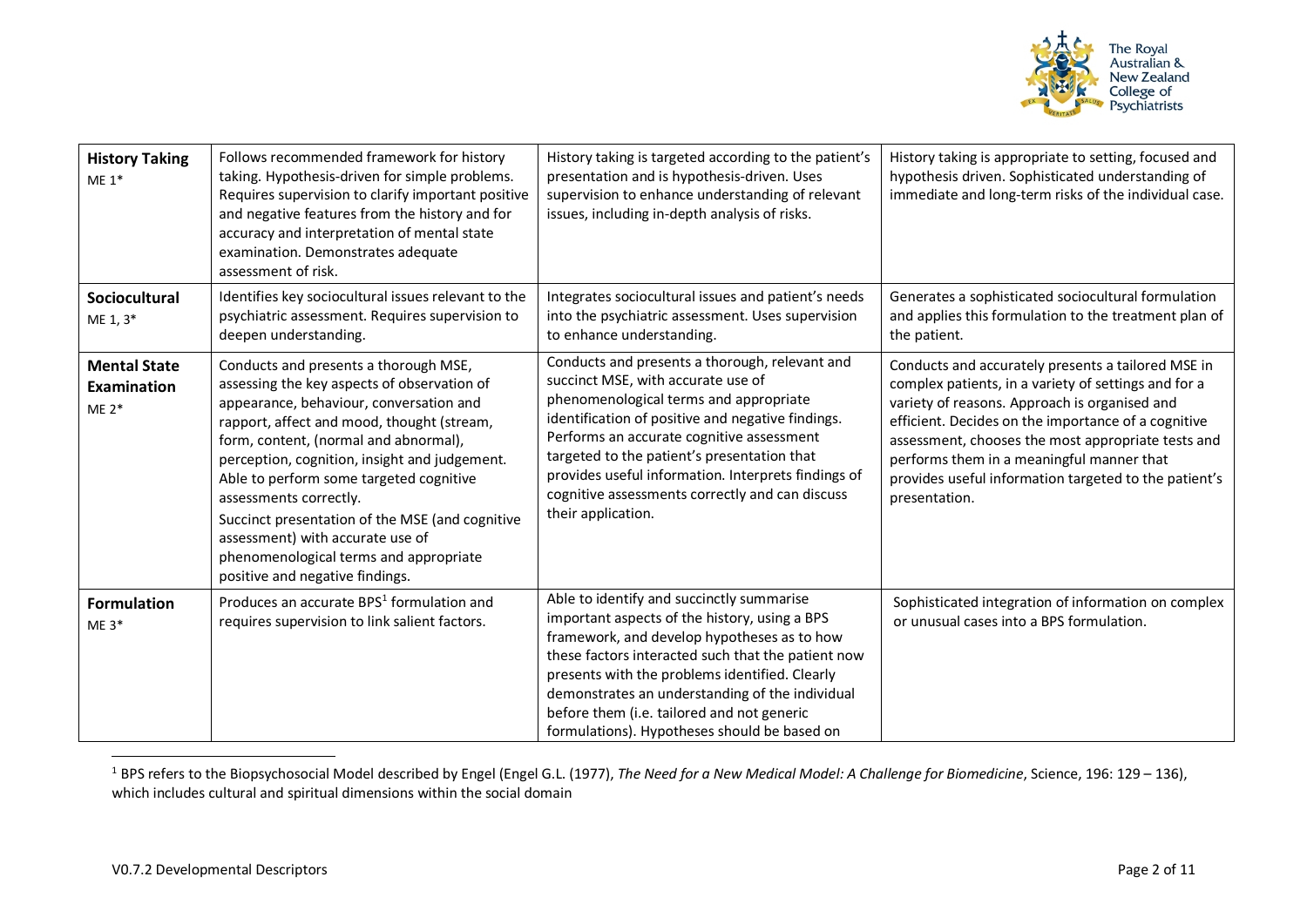

|                                                    |                                                                                                                                                                                                                                                                                                                                      | recognised psychological, social and biological<br>theories and, where extant, evidence. Such<br>theories and evidence that the candidate relies<br>upon should be accurately described and applied in<br>a manner that demonstrates a deeper level of<br>understanding. These hypotheses should inform<br>management recommendations. Uses supervision<br>to assist and learn from this process. |                                                                                                                                                                                                                                                                                                                                                                                                                                                                                                  |
|----------------------------------------------------|--------------------------------------------------------------------------------------------------------------------------------------------------------------------------------------------------------------------------------------------------------------------------------------------------------------------------------------|---------------------------------------------------------------------------------------------------------------------------------------------------------------------------------------------------------------------------------------------------------------------------------------------------------------------------------------------------------------------------------------------------|--------------------------------------------------------------------------------------------------------------------------------------------------------------------------------------------------------------------------------------------------------------------------------------------------------------------------------------------------------------------------------------------------------------------------------------------------------------------------------------------------|
| Information<br>Gathering<br>$ME 3*$                | Under supervision, describes, gathers and<br>integrates additional information acquired from<br>other sources and places this information into a<br>chronological and developmental perspective.                                                                                                                                     | Uses supervision to gather and integrate<br>information from all agencies involved, including<br>external professionals, into overall assessment and<br>formulation. Identifies gaps and inconsistencies in<br>information and develops a plan to address these.                                                                                                                                  | Gathers and integrates complex information from all<br>relevant sources, accurately evaluates the quality<br>and accuracy of information and appropriately uses<br>all information to inform the assessment and<br>management plan. Seeks additional missing<br>information and clarifies inconsistent information<br>efficiently.                                                                                                                                                               |
| <b>Vulnerability</b><br>and Resilience<br>ME 3, 4* | Describes vulnerability and resilience factors but<br>requires supervision to incorporate these into<br>the formulation and management plan.                                                                                                                                                                                         | Analyses vulnerability and resilience factors but<br>may require supervision to incorporate these into<br>formulation and management plan in complex or<br>multisystem presentations.                                                                                                                                                                                                             | Theorises vulnerability and resilience factors in the<br>comprehensive formulation and applies these to the<br>management plan with highly complex and novel<br>presentations. Identifies peer or supervision support<br>when required.                                                                                                                                                                                                                                                          |
| Management<br>Plan<br>$ME 4*$                      | Describes a basic management plan that is<br>driven by the formulation, but requires<br>supervision to ensure a tailored approach.<br>Requires supervision to re-evaluate and adapt<br>the management plan according to patient<br>response or guide referral to other professionals<br>or agencies during the course of management. | Develops and negotiates the design of a<br>comprehensive management plan that addresses<br>issues identified in the formulation. Monitors<br>therapeutic alliance and response to the<br>management plan, including the balance of<br>benefits and side effects of treatments/therapies,<br>can adjust the plan accordingly as required.                                                          | Designs a comprehensive management plan for<br>complex or unusual cases. The trainee can<br>hypothesise the potential therapeutic alliance<br>difficulties, and the barriers to treatment. The<br>trainee describes the anticipated treatment<br>response for a condition and can speculate about<br>potential problems arising during care. The trainee<br>elaborates discharge/termination arrangements in<br>advance and these are tailored to the patient's<br>condition and specific needs. |
| <b>Follow Up</b><br>$ME 4*$                        | Follows procedures for appropriate follow up<br>and transfer of care to primary or other carers.<br>Some supervision might be required.                                                                                                                                                                                              | Tailors the follow up care arrangements to the<br>patient's presentation and arranges transfer of<br>care in an accurate, succinct and timely manner.                                                                                                                                                                                                                                             | Designs follow up care arrangements and transfer of<br>care with clear direction of potential problems that<br>can occur in the care plan.                                                                                                                                                                                                                                                                                                                                                       |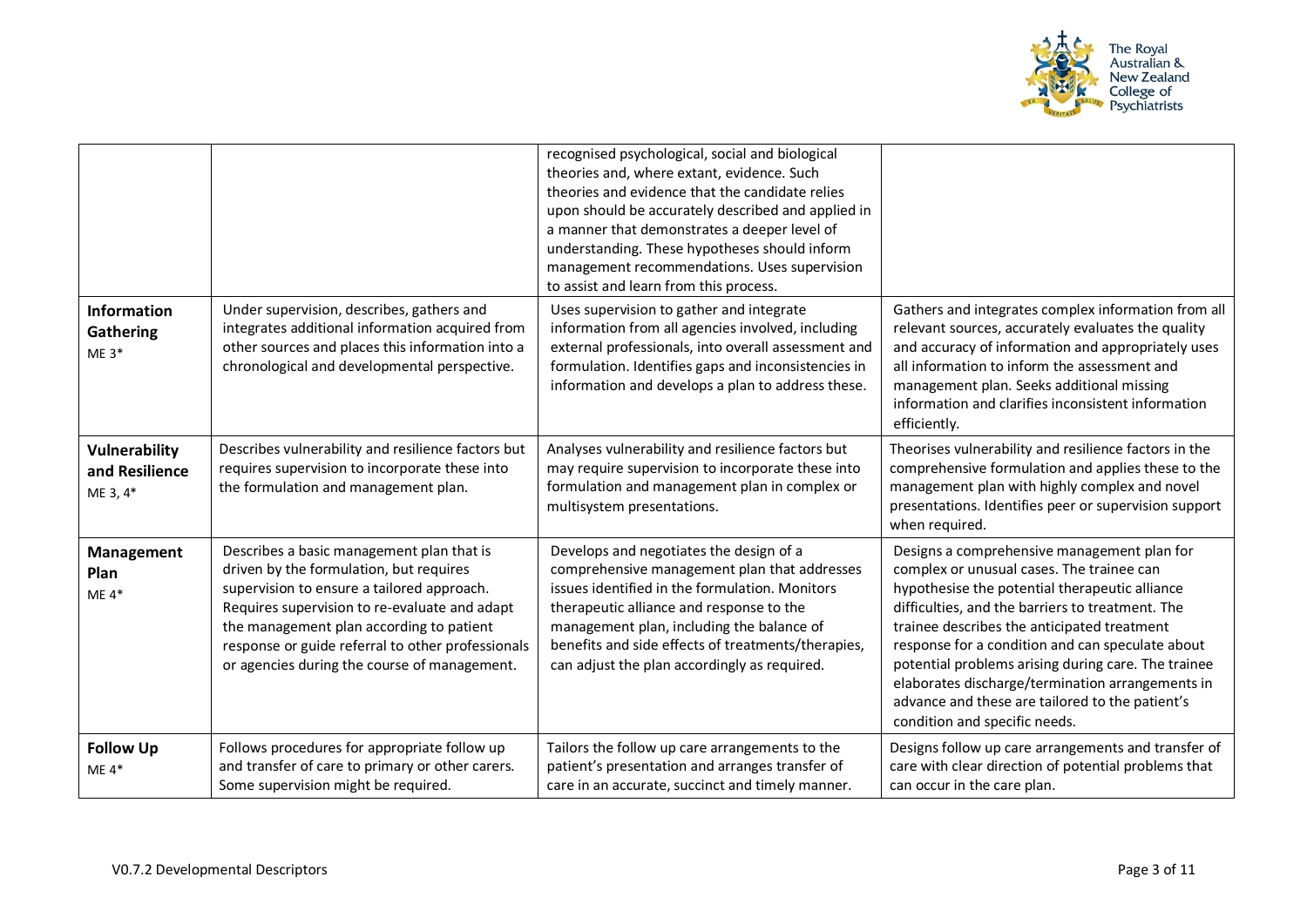

| <b>Investigations</b><br>$ME 5*$                  | Identifies and can interpret routine / standard<br>range of haematological biochemical tests other<br>investigations (including neuro-imaging) involved<br>in routine psychiatric care. May require support<br>to prioritise interventions and interpret<br>abnormal results.                         | Justifies the selection of investigations, and<br>demonstrates ability to prioritise these in a<br>hierarchy of essential to least important.<br>Demonstrates cost-benefit reasoning in the<br>selection of investigations. Requires assistance to<br>prioritise interventions in more complex situations. | Initiates consultation and support to manage<br>complex and unfamiliar clinical problems. Reflects on<br>limitations and value of interventions in care of<br>patients                                            |
|---------------------------------------------------|-------------------------------------------------------------------------------------------------------------------------------------------------------------------------------------------------------------------------------------------------------------------------------------------------------|------------------------------------------------------------------------------------------------------------------------------------------------------------------------------------------------------------------------------------------------------------------------------------------------------------|-------------------------------------------------------------------------------------------------------------------------------------------------------------------------------------------------------------------|
| <b>Diagnostic</b><br><b>Procedures</b><br>$ME 6*$ | Identifies and undertakes routine diagnostic<br>procedures including physical examination,<br>laboratory tests, and questionnaires. Requires<br>assistance with interpretation.                                                                                                                       | Justifies selection of diagnostic procedures and<br>interprets results.                                                                                                                                                                                                                                    | Independently undertakes and interprets relevant<br>investigations and physical examination in a resource<br>effective and ethical manner.                                                                        |
| <b>Critical</b><br><b>Appraisal</b><br>$ME 7*$    | Identifies principles of evidence-based practice<br>to guide the development a management plan<br>for routine or uncomplicated presentations, with<br>aid of supervisor.                                                                                                                              | Independently applies evidence-based<br>management principles in routine cases. Uses<br>supervision to identify gaps in theoretical<br>knowledge in more complex cases.                                                                                                                                    | Critically evaluates available scientific evidence to<br>Guide the development of the management plan.                                                                                                            |
| Integrate<br><b>Information</b><br>$ME 7*$        | Identifies appropriate ways of obtaining relevant<br>basic science and clinical information to augment<br>understanding. Requires support to evaluate<br>source of information. Also requires support to<br>integrate newly acquired knowledge with prior<br>learning and apply to clinical practice. | Incorporates relevant clinical information and<br>evaluates its sources, requiring minimal support to<br>integrate this with prior learning and application to<br>practice.                                                                                                                                | Critically evaluates and integrates medical,<br>developmental, psychological and sociological<br>information and its sources, and applies this<br>appropriately to practice.                                      |
| <b>Legislation</b><br>$ME 8*$                     | Describes mental health and related legislation<br>but may need assistance in its application to<br>individual cases.                                                                                                                                                                                 | Applies mental health and related legislation<br>accurately and independently in routine and<br>difficult cases.                                                                                                                                                                                           | Trainee is fully aware of responsibilities under<br>mental health and related legislation. Appreciates<br>the strengths and weaknesses of mental health and<br>related legislation and able to use independently. |
| Obtaining<br><b>Information</b><br>COM $1*$       | Gathers relevant information from other<br>informants with guidance from supervisor, in a<br>professionally sensitive manner.                                                                                                                                                                         | Gathers relevant information from other<br>professionals and informants to inform<br>assessment, recognising confidentiality, bias and<br>other variables                                                                                                                                                  | Reflects on the relevance of information obtained<br>from other professionals to generate a complete<br>and sophisticated understanding of complex cases.                                                         |
| Communicate<br>Management<br>Plan                 | Communicates a basic but safe management<br>plan to patient and caregivers but requires<br>supervision to ensure flexibility of approach.                                                                                                                                                             | Communicates a comprehensive management<br>plan to patient and caregivers. Adopts a<br>maintenance focus including psychoeducation,<br>early warning signs, access to treatment and                                                                                                                        | Effectively communicates management plan and<br>discusses its acceptability with the individual and<br>family/carer. Contemplates potential barriers and<br>negotiates flexible alternatives as required.         |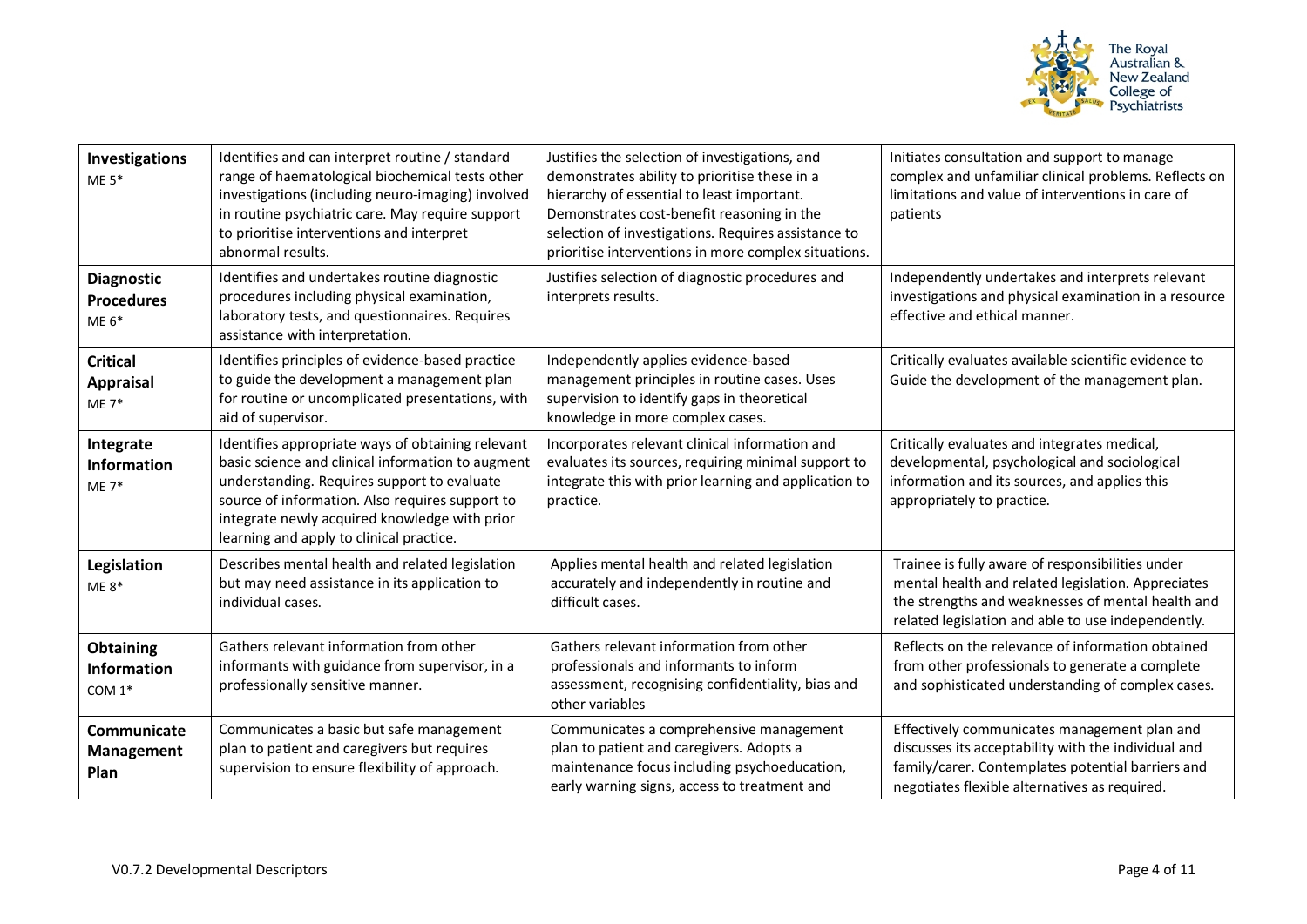

| COM 1*                                        |                                                                                                                                                                                                                                                                                                                                                                                   | patient self-evaluation.                                                                                                                                                                                                                                                                                                                                                                                           |                                                                                                                                                                                                                                                                                                                                                        |
|-----------------------------------------------|-----------------------------------------------------------------------------------------------------------------------------------------------------------------------------------------------------------------------------------------------------------------------------------------------------------------------------------------------------------------------------------|--------------------------------------------------------------------------------------------------------------------------------------------------------------------------------------------------------------------------------------------------------------------------------------------------------------------------------------------------------------------------------------------------------------------|--------------------------------------------------------------------------------------------------------------------------------------------------------------------------------------------------------------------------------------------------------------------------------------------------------------------------------------------------------|
| Rapport<br>COM 1*                             | Interacts effectively with patient and caregivers,<br>with supervision. May at times be somewhat<br>overly technical or elaborate, or be more active<br>or directive or passive than the situation ideally<br>requires, but still maintains adequate rapport.<br>Identifies core components of rapport<br>establishment and common barriers for poor<br>establishment of rapport. | Adapts interactions to the individual patient and<br>caregivers to facilitate establishment of rapport,<br>mindful of the background of the patient and<br>caregivers, with minimal supervision.                                                                                                                                                                                                                   | Independently tailors interactions according to the<br>developmental stage and background of the patient<br>and caregivers. Can self-evaluate establishment and<br>maintenance of rapport in the therapeutic<br>environment.                                                                                                                           |
| <b>Documentation</b><br>COM $2*$              | Follows institutional/organisational procedures<br>to produce written information. Written<br>information may be somewhat over-inclusive or<br>lacking detailed information.                                                                                                                                                                                                      | Demonstrates the ability to produce more<br>sophisticated documentation, such as complex<br>reports and clinical reviews, under supervision.<br>Shows discernment in selection of content, and<br>tailors documentation to intended audience.                                                                                                                                                                      | Produces complex clinical documentation (such as<br>medico legal reports, briefs about critical incidents<br>etc.) with minimal input from supervisor. For<br>example, produces a sophisticated report that<br>provides salient and integrated information and plan<br>that can also be used by others. Documentation is<br>succinct and professional. |
| Interagency<br>COM 2*                         | Identifies and communicates effectively with<br>agencies involved in patient care with<br>supervision.                                                                                                                                                                                                                                                                            | Liaises and negotiates with relevant agencies,<br>justifying shared care, with minimal support.                                                                                                                                                                                                                                                                                                                    | Recognises complex issues related to liaison and<br>contributes to higher level discussion or interagency<br>working groups.                                                                                                                                                                                                                           |
| <b>Working</b><br><b>Alliance</b><br>COL $1*$ | Establishes and maintains rapport and<br>engagement of families/carers in straightforward<br>cases but requires supervision to improve<br>competence in this area. For example, requires<br>assistance to select content with reference to<br>possible positive and negative implications for<br>patient and caregivers.                                                          | Establishes and maintains rapport, and engages<br>each family member in the assessment process but<br>seeks supervision to further enhance this skill. Less<br>supervision required in complex situations. For<br>example, level of assistance to select content with<br>reference to possible positive and negative<br>implications for patient and caregivers will depend<br>on complexity and prior experience. | Establishes and maintains an effective working<br>alliance with the patient and relevant others, in<br>complex/difficult situations. For example, selects<br>content with reference to possible positive and<br>negative implications for patient and caregivers.                                                                                      |
| <b>MDT</b><br>COL $3*$                        | Identifies key roles, values and responsibilities of<br>professionals in the multidisciplinary team.<br>Participates in the multidisciplinary team with<br>assistance of supervisor.                                                                                                                                                                                              | With minimal supervision, promotes good<br>multidisciplinary team function, effectively taking<br>leadership role in routine multidisciplinary team<br>meetings when indicated, and can negotiate<br>complex issues.                                                                                                                                                                                               | Effectively leads complex multidisciplinary team<br>meetings when indicated, for example in critical<br>incidents, and actively encourages contributions<br>from all members of the multidisciplinary team to<br>promote efficient and effective multidisciplinary                                                                                     |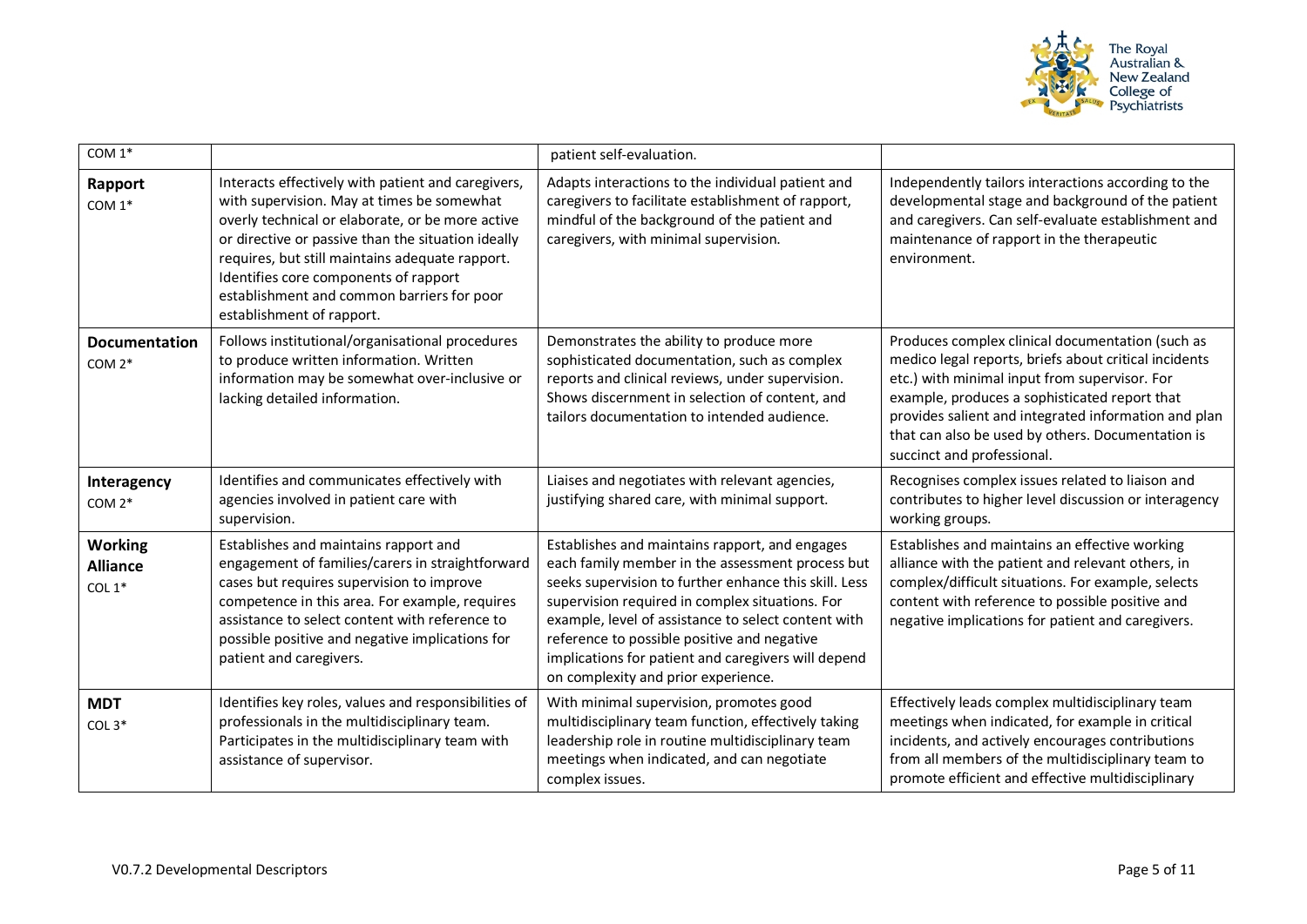

|                                                             |                                                                                                                                                                                       |                                                                                                                                                                                     | team function.                                                                                                                                                                                           |
|-------------------------------------------------------------|---------------------------------------------------------------------------------------------------------------------------------------------------------------------------------------|-------------------------------------------------------------------------------------------------------------------------------------------------------------------------------------|----------------------------------------------------------------------------------------------------------------------------------------------------------------------------------------------------------|
| <b>Systems Theory</b><br>$COL3*$                            | Identifies important dynamic systems-related<br>issues impinging on team functions in<br>supervision.                                                                                 | Explains how systems theory is relevant to<br>multidisciplinary team function and shows<br>awareness of intrapersonal issues that may affect<br>multidisciplinary team functioning. | Works with multidisciplinary team to prevent,<br>negotiate and resolve conflict and other issues<br>within multidisciplinary team independently but<br>seeks support where indicated.                    |
| Psychiatrist<br>Role<br>COL $3*$                            | Distinguishes key roles, and responsibilities of<br>psychiatrists in the health care system from<br>other mental health professionals                                                 | Describes the range of roles and responsibilities of<br>psychiatrists in the health care system.                                                                                    | Describes more complex roles and responsibilities of<br>psychiatrists in the system of care, including<br>psychiatrists' role in conflict of interest situations in<br>the organisation and sponsorship  |
| Liaise with<br><b>Psychiatrists</b><br>COL $3*$             | Liaises appropriately and effectively with the<br>supervisor, psychiatrists, including the on-call<br>psychiatrist.                                                                   | Liaises effectively with psychiatrists with minimal<br>supervision in complex clinical situations.                                                                                  | Liaises effectively with psychiatrists in complex<br>clinical situations.                                                                                                                                |
| Recruitment<br>COL $3/4^*$                                  | With supervision, identifies and recruits<br>additional services appropriately.                                                                                                       | Recruits other professionals appropriately to<br>contribute to management.                                                                                                          | Demonstrates an ability to prioritise the use of<br>additional resources, according to patient need.                                                                                                     |
| <b>Role of Key</b><br><b>Agencies</b><br>COL $4*$           | Identifies key agencies and can describe services<br>provided.                                                                                                                        | Describes in detail the roles and responsibilities of<br>key agencies and identifies a broad range of<br>additional agencies.                                                       | Describes the roles and responsibilities of a wide<br>range of agencies and has a sophisticated approach<br>to utilising their services.                                                                 |
| <b>Service</b><br><b>Provision Gaps</b><br>COL 3/4 & MAN 2* | Identifies major gaps in service provision and<br>integration and reflects on this within the<br>context of supervision                                                               | Identifies gaps in service provision and integration<br>and can minimise the impact in most circumstances<br>with supervision                                                       | Identifies gaps in service provision and integration in<br>relation to complex patients and communicates the<br>impact on the family and patient using local relevant<br>clinical governance structures. |
| <b>Consultation</b><br>COL $4*$                             | Provides effective consultation to other health<br>professionals and agencies around individual<br>patient care or broader systemic issues affecting<br>the wellbeing of populations. | Provides consultation to relevant agencies and can<br>develop both individual comprehensive<br>management plans and systemic interventions with<br>minimal supervisory support      | Consults effectively to multiple agencies around<br>complex individual presentations and systemic issues                                                                                                 |
| Professional<br>Role<br>$MAN 1*$                            | Describes and adheres to the trainee role within<br>the clinical line of responsibility.                                                                                              | Explains the role of the trainee within the system<br>and the learning environment.                                                                                                 | Performs a professional role within the system,<br>acknowledging limitations of responsibility, the<br>ability to tolerate and manage uncertainty, and                                                   |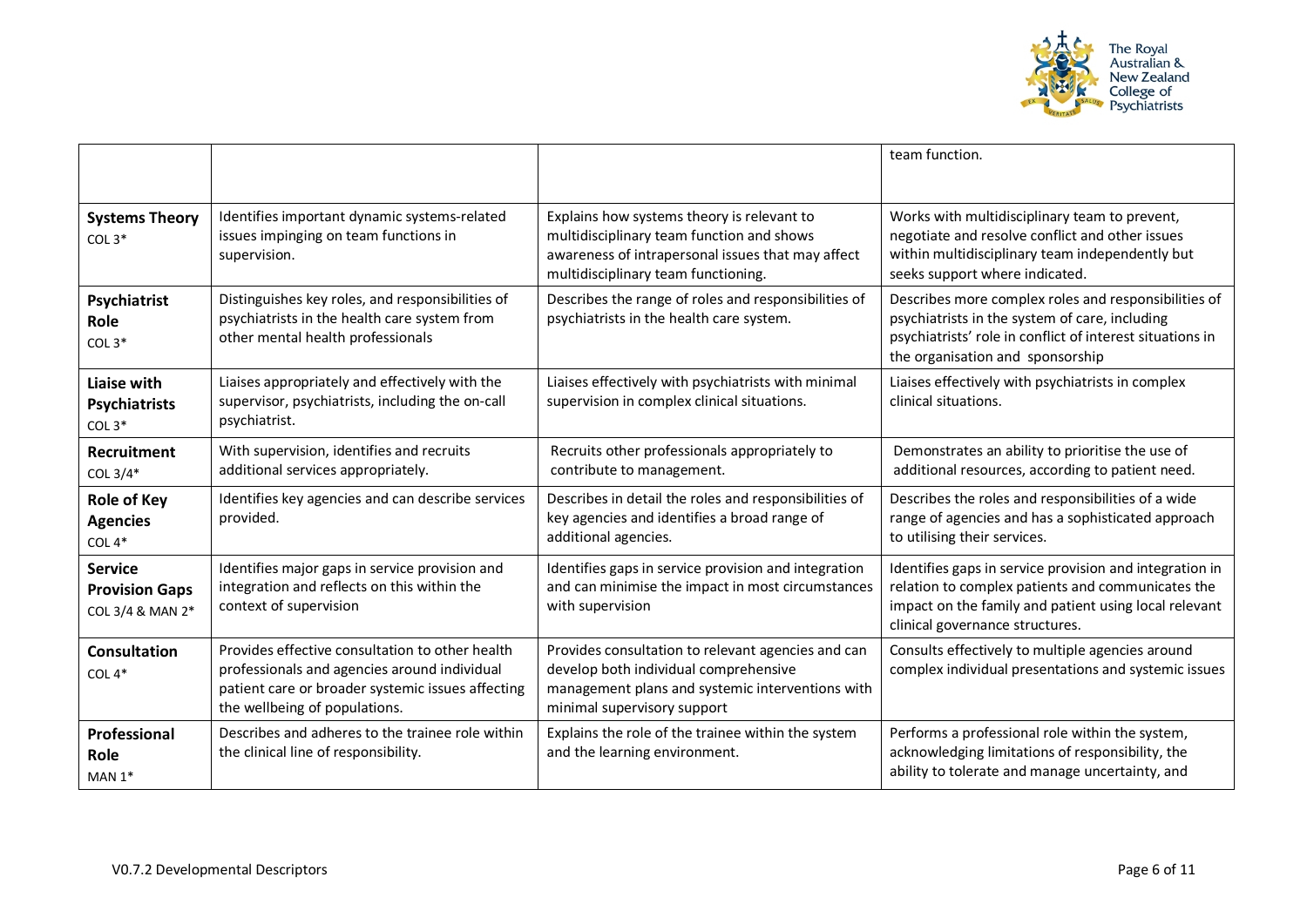

|                                                        |                                                                                                                                                                       |                                                                                                                                                                                                                                  | participates in organisational governance processes.                                                                                                                                                                        |
|--------------------------------------------------------|-----------------------------------------------------------------------------------------------------------------------------------------------------------------------|----------------------------------------------------------------------------------------------------------------------------------------------------------------------------------------------------------------------------------|-----------------------------------------------------------------------------------------------------------------------------------------------------------------------------------------------------------------------------|
| <b>Systemic Issues</b><br>MAN $1*$                     | Identifies systemic issues impacting on patient<br>care at a personal and clinical level with<br>supervision.                                                         | Identifies issues but needs assistance to identify at<br>what level intervention would be most effective<br>within current the governance structure.                                                                             | Describes principles of change management and<br>change processes and with supervision can<br>proactively contribute to change in a manner that<br>advances mental health care                                              |
| <b>Clinical</b><br>Leadership<br>$MAN 2*$              | Identifies the clinical leadership role of a<br>psychiatry trainee, including whilst on-call                                                                          | Participates effectively as a junior leader at the<br>local hospital level, with guidance and support.                                                                                                                           | Participates effectively in committees and meetings<br>in all roles. Able to participate in committees<br>concerning service development and planning,<br>capacity enhancement, financial and human<br>resource allocation. |
| Quality<br>Improvement<br>$MAN 3*$                     | Describes the principles of quality assurance.                                                                                                                        | Articulates the principles behind design, critical<br>review and development of systemic quality<br>evaluation processes.                                                                                                        | Participates in the design, development and critical<br>review of systemic quality improvement.                                                                                                                             |
| <b>Service</b><br><b>Development</b><br>MAN 2, 4*      | With assistance, identifies and describes the<br>impact of resource allocation on wider health<br>systems.                                                            | With supervision identifies gaps in service provision<br>and critically discusses service development and<br>planning, capacity enhancement and human<br>resource allocation. Shows an understanding of<br>funding for services. | Takes a leadership role in discussions regarding<br>development and planning, capacity enhancement<br>and human resource allocation. Shows a<br>sophisticated understanding of funding for services.                        |
| <b>Resource</b><br><b>Allocation</b><br>$MAN 4*$       | Under supervision, describes the costs, benefits<br>and risks of psychiatric care.                                                                                    | Analyses the balance of costs, benefits and risks of<br>psychiatric care.                                                                                                                                                        | Management plans take account of cost/risk/benefit<br>analysis to influence resource allocation.                                                                                                                            |
| <b>Documentation</b><br>MAN $5*$                       | Accurately documents the case assessment,<br>formulation and management plan, with<br>supervision. Requires supervision to assist with<br>integration of information. | Accurately documents sophisticated case<br>assessments, formulations and management<br>plans.                                                                                                                                    | Autonomously completes documentation<br>requirements, and is able to provide supervision to<br>ensure others fulfil their documentation obligations.                                                                        |
| <b>Clinical</b><br><b>Responsibilities</b><br>MAN $5*$ | Reliably attends to required clinical<br>responsibilities.                                                                                                            | Reliably attends to required clinical responsibilities<br>and, with assistance, manages complex and<br>unfamiliar situations.                                                                                                    | Meets work demands responsibly and in a timely<br>manner in complex and unfamiliar clinical situations.                                                                                                                     |
| <b>Patient and</b><br><b>Systems</b>                   | Engages with individual patient and the more<br>immediate systems with supervision to provide                                                                         | Engages with individual patient and multiple<br>systems with supervision to positively influence                                                                                                                                 | Engages with individual patient and multiple systems<br>to positively influence outcomes.                                                                                                                                   |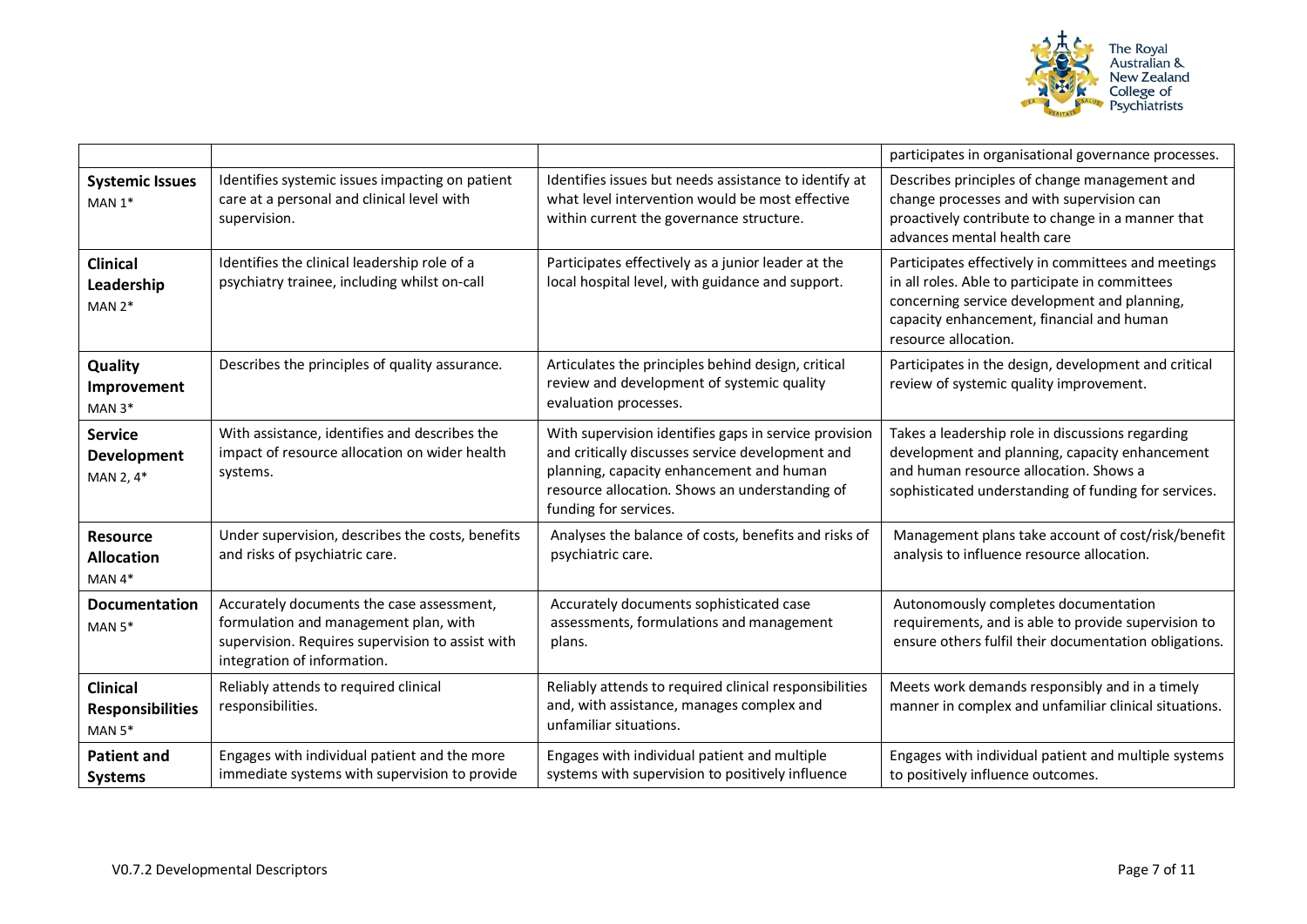

| <b>Engagement</b><br>HA 1*                             | quality care.                                                                                                                                                                                                             | outcomes.                                                                                                                                                                                                                        |                                                                                                                                                               |
|--------------------------------------------------------|---------------------------------------------------------------------------------------------------------------------------------------------------------------------------------------------------------------------------|----------------------------------------------------------------------------------------------------------------------------------------------------------------------------------------------------------------------------------|---------------------------------------------------------------------------------------------------------------------------------------------------------------|
| Advocacy<br><b>Groups</b><br>HA 1*                     | With support, identifies the relevance of<br>advocacy groups and their role in supporting<br>patient and caregivers. Actively seeks and<br>evaluates local and regional groups and makes<br>recommendations with support. | Actively links patient and caregivers to relevant<br>local and/or regional advocacy groups.                                                                                                                                      | Actively links patient and caregivers to relevant local<br>and/or regional advocacy groups, encourages<br>development of advocacy groups.                     |
| <b>Prevention and</b><br>Promotion<br>$HA 2*$          | Integrates principles of prevention and health<br>promotion to planning and service provision in<br>mental health services with supervision.                                                                              | Integrates principles of prevention and health<br>promotion to planning and service provision in<br>mental health services. With supervision can apply<br>these to wider systems.                                                | Integrates principles of prevention and health<br>promotion to planning and service provision in<br>mental health settings and wider systems.                 |
| Epidemiology<br>$HA 2*$                                | Describes basic epidemiology and identifies<br>sources of epidemiological data relevant to<br>clinical decision making.                                                                                                   | Demonstrates the application of epidemiology to<br>clinical practice. With supervision critically reviews<br>epidemiological data to judge how this influences<br>interventions in service provision and at a societal<br>level. | Critically reviews and applies relevant<br>epidemiological data to inform clinical decision<br>making and service provision for individuals and<br>societies. |
| Knowledge<br>Gaps<br>SCH <sub>1</sub> *                | Requires individual supervision to help identify<br>deficiencies in relevant knowledge and skills, and<br>ways to remedy these deficiencies.                                                                              | Uses supervision to identify areas of knowledge<br>deficiency and review the existing literature to<br>enhance understanding.                                                                                                    | Identifies gaps in own knowledge, generate new<br>questions for study and evaluates obtained<br>knowledge.                                                    |
| <b>Reflection</b><br>SCH <sub>1</sub><br>PROF3*        | Actively engages and participates in supervisory<br>relationship to identify learning needs and<br>develop appropriate action plans, and evaluates<br>these periodically.                                                 | Collaboratively uses supervision to develop<br>reflective practices to ensure ongoing learning and<br>professional development.                                                                                                  | Establishes and participates reflectively in peer and<br>mentoring relationships to ensure ongoing learning<br>and professional development.                  |
| <b>Teaching</b><br>SCH 2, COM 1*                       | Communicates at a level and in a manner that<br>can be comprehended by familiar audiences.                                                                                                                                | Communicates at a level and in a manner that can<br>be comprehended by most audiences.                                                                                                                                           | Communicates at a level and in a manner that can be<br>comprehended by the audience being addressed.                                                          |
| <b>Learning Needs</b><br><b>Assessment</b><br>$SCH 2*$ | Identifies the learning needs of others but may<br>require support to prioritise these. With<br>supervision, selects content and, guided by best<br>teaching practices, develops an effective                             | Reflects on and prioritises the learning needs of<br>others. Develops effective educational strategies<br>with support.                                                                                                          | Reflects on and prioritises the learning needs of<br>others and develops tailored educational strategies.                                                     |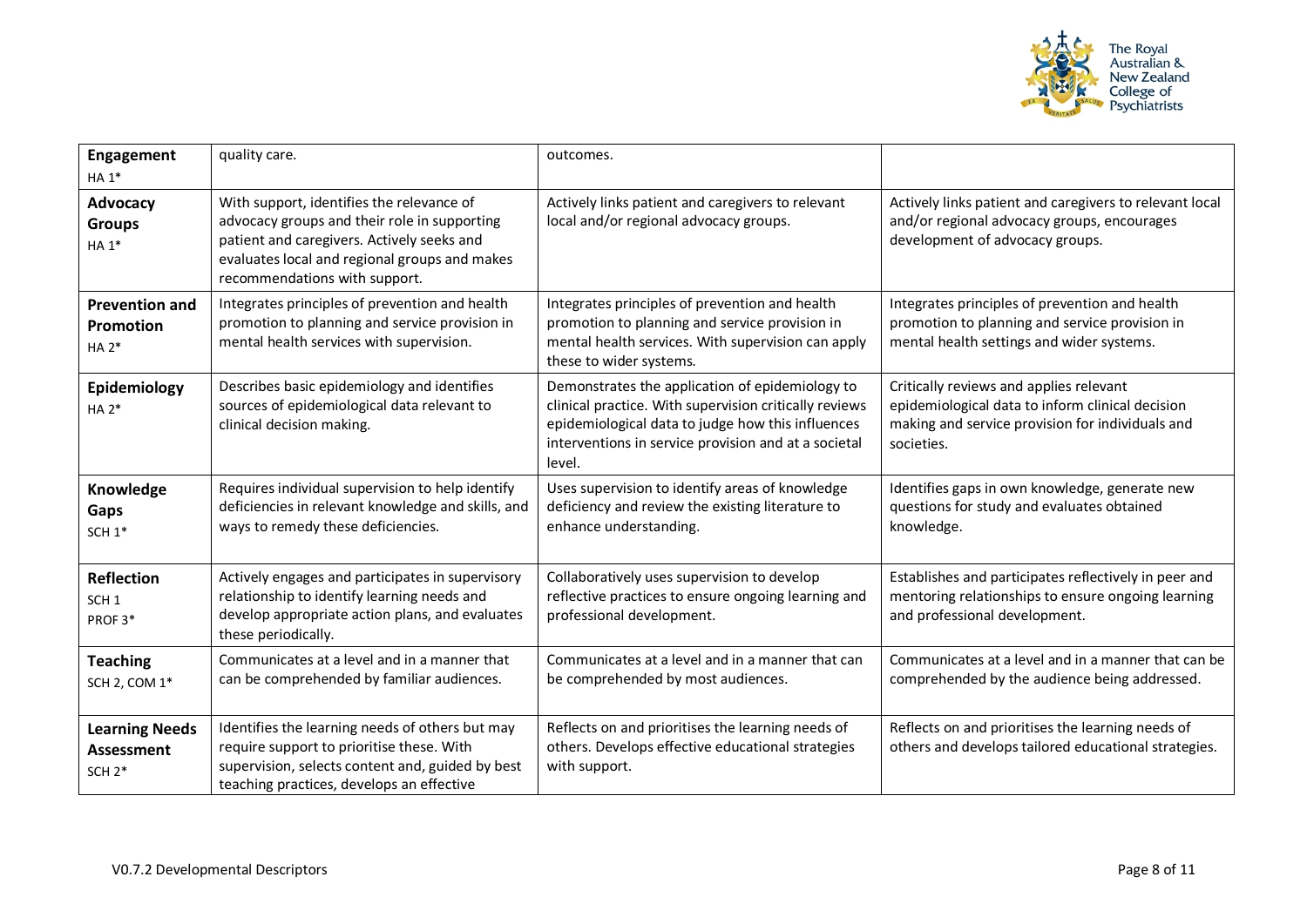

|                                                              | educational strategy.                                                                                                                                                                                          |                                                                                                                                                                                     |                                                                                                                                                                                                           |
|--------------------------------------------------------------|----------------------------------------------------------------------------------------------------------------------------------------------------------------------------------------------------------------|-------------------------------------------------------------------------------------------------------------------------------------------------------------------------------------|-----------------------------------------------------------------------------------------------------------------------------------------------------------------------------------------------------------|
| Supervision<br>SCH 1, 3*                                     | Describes the essential components and value of<br>clinical supervision.                                                                                                                                       | Critically appraises the components of the<br>supervisory relationship, and limitations to the<br>supervisory process.                                                              | Develops supervisory skills through formal training.                                                                                                                                                      |
| <b>Scholarly</b><br><b>Activity</b><br>SCH <sub>3</sub> *    | Describes research approaches, such as study<br>design, methodology, and conducting literature<br>reviews.                                                                                                     | Identifies an area of practice appropriate for<br>scholarly investigation and refine plans with<br>supervision.                                                                     | Creates a scholarly project through planning, data<br>gathering, analysis, and presentation.                                                                                                              |
| <b>Consent and</b><br>Confidentiality<br>PROF <sub>1</sub> * | Identifies the principles and limits of obtaining<br>consent and keeping confidentiality, using<br>supervision in complex clinical situations.                                                                 | Applies the principles and limitations of obtaining<br>consent, including performance of capacity<br>assessment, and keeping confidentiality in clinical<br>practice.               | Justifies decision making regarding consent and<br>confidentiality in challenging clinical scenarios.                                                                                                     |
| <b>Boundaries</b><br>PROF <sub>1</sub> *                     | Follows guidelines to maintain personal and<br>interpersonal boundaries in clinical practice and<br>uses supervision to enhance understanding and<br>to apply theoretical knowledge to clinical<br>situations. | Ensures appropriate personal and interpersonal<br>boundaries in clinical practice, seeking supervision<br>in complex situations.                                                    | Maintains and ensures appropriate personal and<br>interpersonal boundaries, utilising peer review group<br>to assist in decision making in more difficult or<br>complex countertransferential situations. |
| <b>Ethics</b><br>PROF <sub>1</sub> *                         | Identifies relevant ethical principles but will need<br>support to resolve conflicting priorities to guide<br>action.                                                                                          | Identifies relevant ethical principles but can resolve<br>these in familiar situations and will seek support<br>where complexity exists.                                            | Identifies relevant ethical principles but can resolve<br>these in most situations. Identifies and seeks<br>support, including peer review, to consolidate ethical<br>decision making.                    |
| <b>Quality of Care</b><br>PROF 1, 2*                         | Follows institutional guidelines to deliver high<br>quality care with integrity, honesty, compassion<br>and respect for diversity.                                                                             | Evaluates quality of care and identification of<br>potential for error and incorporates this into<br>continuing practice improvement.                                               | Challenges and intervenes to improve quality of<br>care.                                                                                                                                                  |
| <b>Reflection on</b><br>Limitations<br>PROF3*                | Identifies the importance of ongoing self-<br>reflection in clinical practice and discusses the<br>limitations of their expertise during supervision.                                                          | Reflects on limitations of their practice and<br>expertise through ongoing self-audit and seeks<br>supervision to address limitations or to develop a<br>safe alternative approach. | Safely operates within required scope of practice<br>and expertise, identifies ramifications of limitations<br>to their expertise and seeks appropriate support.                                          |
| <b>Time</b><br>Management<br>PROF4*                          | Using supervision, external structures and<br>regulations, balances patient care, service<br>requirements and personal well-being.                                                                             | Applies time management skills and prioritisation<br>that fulfils personal and clinical interests and<br>duties.                                                                    | Displays flexible time management skills that<br>generate sustainable work-life balance.                                                                                                                  |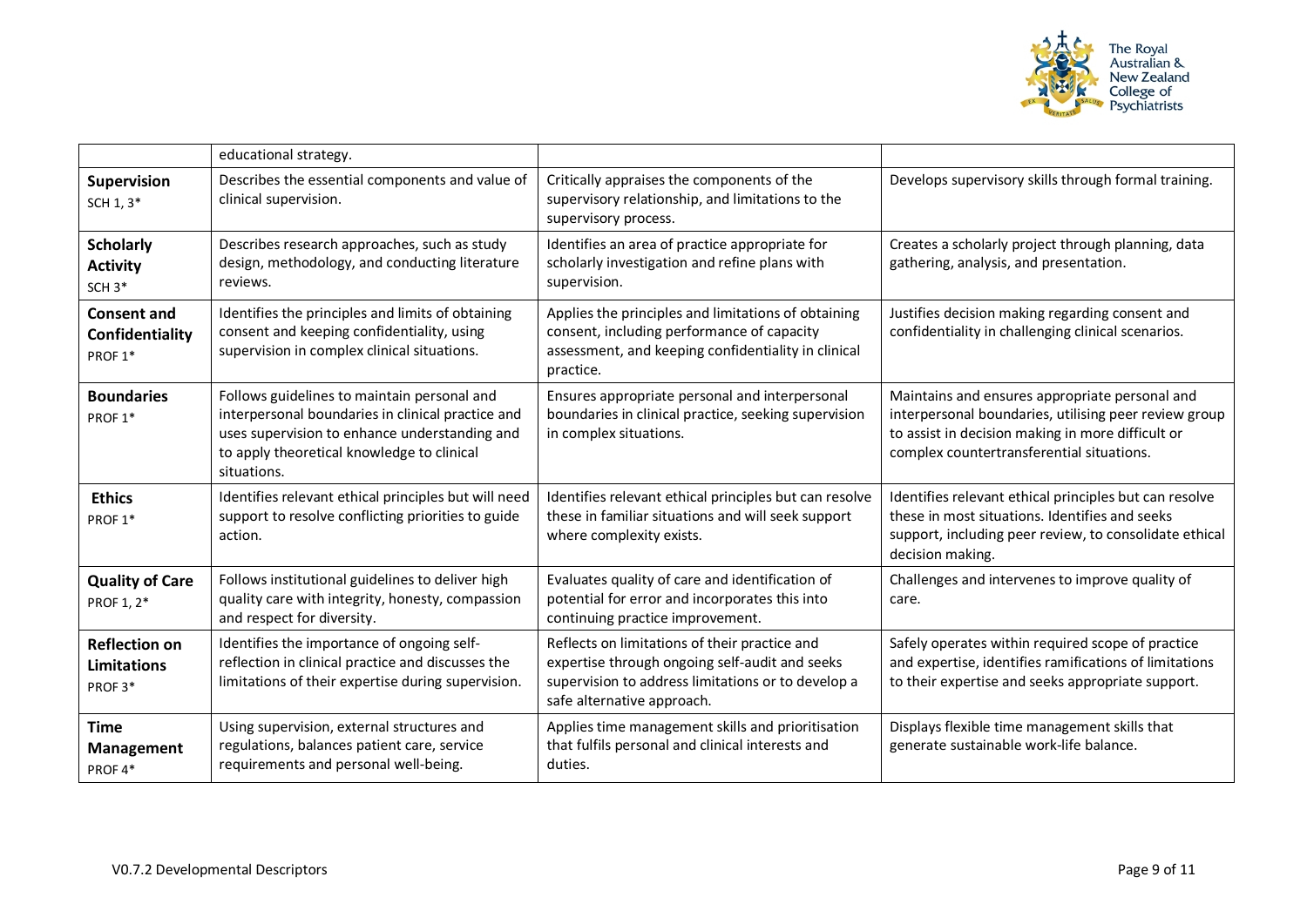

| Others'<br>Unprofessional<br><b>Behaviour</b><br>PROF <sub>5</sub> * | Distinguishes between professional and<br>unprofessional behaviours and discusses this<br>with the supervisor or other appropriate<br>authority. | Identifies and, with support, addresses<br>unprofessional behaviours in others.                                                       | Identifies and addresses unprofessional behaviours<br>in others.                                                                                                           |
|----------------------------------------------------------------------|--------------------------------------------------------------------------------------------------------------------------------------------------|---------------------------------------------------------------------------------------------------------------------------------------|----------------------------------------------------------------------------------------------------------------------------------------------------------------------------|
| Regulatory<br><b>Requirements</b><br>PROF <sub>5</sub> *             | Identifies professional regulatory requirements<br>and can follow required procedures.                                                           | Complies with relevant professional regulatory<br>requirements, and identifies other professional<br>guidelines and codes of conduct. | Complies with relevant professional regulatory<br>requirements, analyses and incorporates other<br>professional guidelines and codes of conduct into<br>clinical practice. |